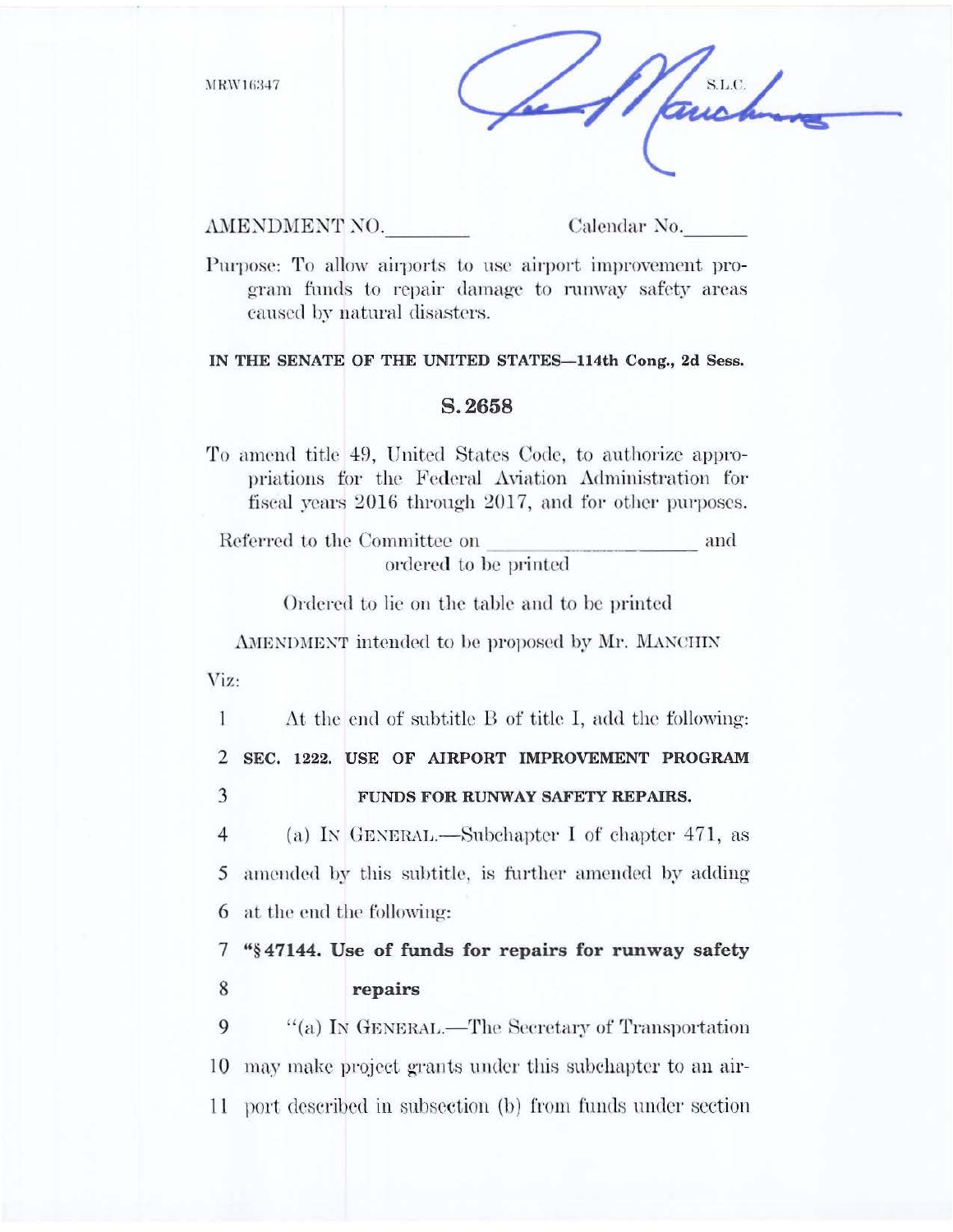MRW16347

S.L.C.

 $\overline{2}$ 

47114 apportioned to that airport or funds available for 1 discretionary grants to that airport under section 47115 2 3 to conduct airport development to repair the runway safety area of the airport damaged as a result of a natural 4 5 disaster in order to maintain compliance with the regulations of the Federal Aviation Administration relating to 6 runway safety areas, without regard to whether construc-7 8 tion of the runway safety area damaged was carried out using amounts the airport received under this subchapter. 9 10 "(b) AIRPORTS DESCRIBED.—An airport is described in this subsection if-11 12  $f'(1)$  the airport is a public-use airport;  $''(2)$  the airport is listed in the National Plan 13 of Integrated Airport Systems of the Federal Avia-14 15 tion Administration;  $(3)$  the runway safety area of the airport was 16 17 damaged as a result of a natural disaster;  $(4)$  the airport was denied funding under the 18 19 Robert T. Stafford Disaster Relief and Emergency 20 Assistance Act (42 U.S.C. 4121 et seq.) with respect 21 to the disaster:  $(5)$  the operator of the airport has exhausted 22 23 all legal remedies, including legal action against any 24 parties (or insurers thereof) whose action or inaction